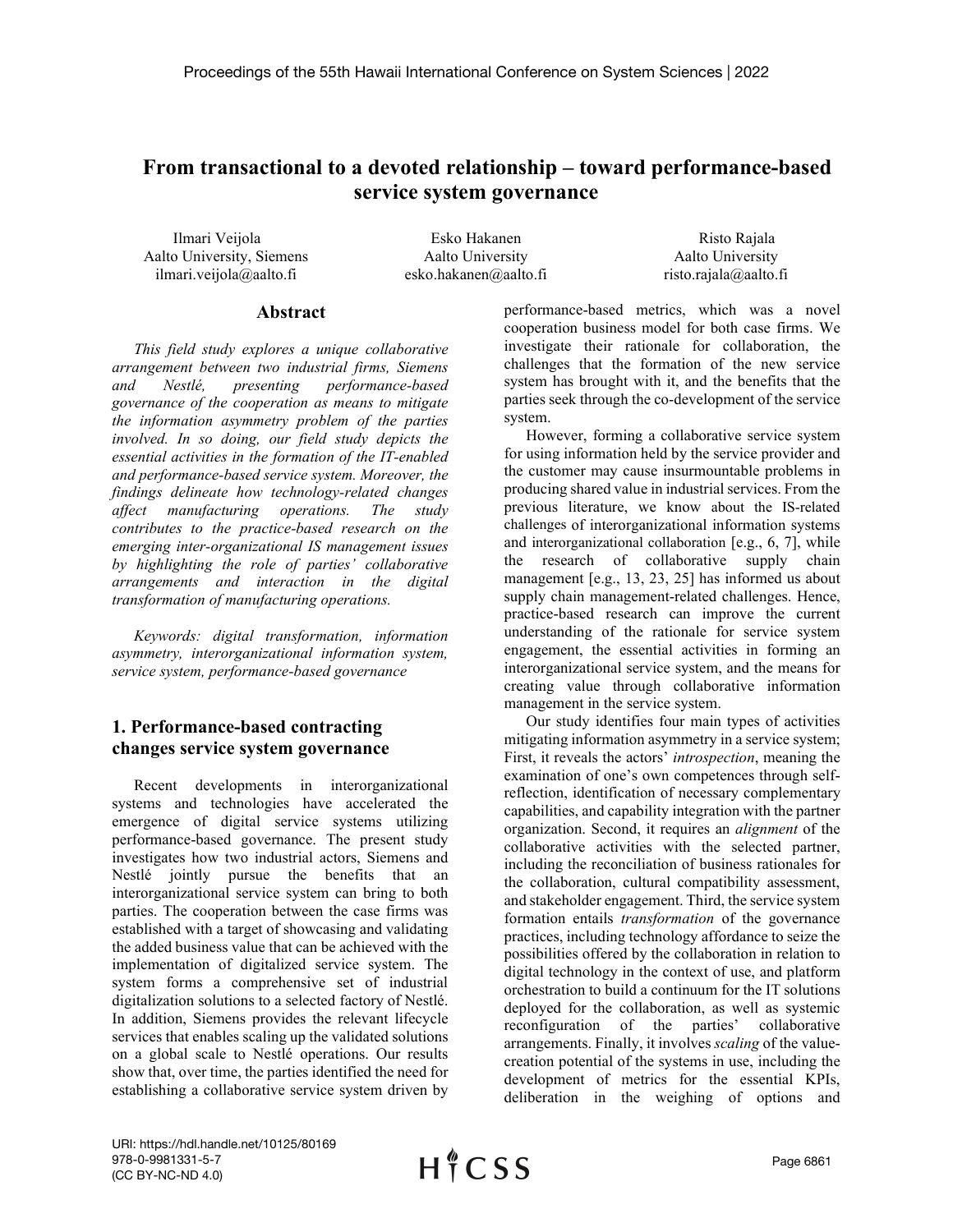communication, and risk mitigation for overcoming the challenges related to developing disconnected solutions, and, conversely, in achieving synchronized and balanced way of creating value through the collaboration.

By studying the evolving practices of performance-based service system governance jointly developed by Siemens and Nestlé, our study contributes to the emerging research of the digital transformation of interorganizational cooperation. Our practice-based study discovers essential technologyrelated activities associated with forming an interorganizational service system. An analysis of the collaborative activities in the service system development adds value to the research that has previously looked interorganizational systems from the information systems development (ISD) perspective [e.g., 6, 14]. The present study opens a new page in industrial digitalization, which should consider the socio-technical change in IT-enabled service systems and their effects on value creation in manufacturing operations.

# **2. Changes in service system governance call for system-level innovation**

Innovations take increasingly place in interorganizational settings, where participants concentrate their innovation efforts toward a joint target [18]. Because innovation is based on information sharing between participants, they are often shaped and even restricted by considerable information asymmetry. Our practice-based study of the collaboration between Siemens and Nestlé illustrates a potential solution, in which the parties jointly develop a system capable of sharing information between organizations, enabling the transparent measurement and use of performance as a basis for the cooperation.

# **2.1 Information asymmetry slows down changes in business partnerships**

Information asymmetry is a condition under which one party of an undertaking possesses more information than the other party [3]. The foundation of the information asymmetry theory draws from the classical principal-agent problem of decision-making [9]. The essential premise of the theory is an agent suggesting an option possesses more information than the principal, who is forced to decide with limited or incomplete information [3, 24]. The greater the information asymmetry between the parties, the more dependent they are on each other [1]. The transactional product-based exchange also allows a high degree of

information asymmetry [2] because the resource integration is implemented through sequential transfer of often standardized artifacts and a minimal amount of new information.

When the parties transform toward a more finegrained allocation of tasks and responsibilities by service exchange, the situation gets more complicated, and the information asymmetry cannot be sustained. Information asymmetry has previously been studied in supply chain collaboration and IS development between business partners [e.g., 28]. When two companies jointly implement a service system, their knowledge endowments require harmonization. Thus, new relationship and contract types that focus on sharing the information and risks associated with a service agreement can help resolve the rigidities and opportunism associated with hidden or withheld information [3]. It has been suggested that reducing the asymmetry should increase alignment across organizations and limit the need for trusted intermediaries to convey the needed information between the actors, also affecting the appropriation of value among stakeholders [3].

#### **2.2 Inter-organizational information systems revolutionize service system governance**

Digital transformation of the manufacturing and technology industries has advanced service-based value creation in many product-focused companies and technology vendors [17]. Moving from traditional industrial services to IT-enabled remote diagnostics, control of industrial processes, and digitally administered information of industrial operations has given rise to autonomous solutions that enhance the context of service operations to managing increasingly complex service systems [21]. Also, digital technologies have expanded the possibilities for IT services, as the increased interconnectivity of objects enables new data-based services and solutions [5, 20]. Providing companies with more diverse and more cost-efficient access to data helps them improve their offerings or allow new parties to partake in the existing processes [15]. These changes have profoundly affected service systems, providing new means to enhance the interoperability and adjustability of operations and decision-making across organizational boundaries [8, 15].

Thus, development of inter-organizational information systems to support complex digital service systems call for careful alignment across the participating firms [11]. Collaboration in service system may enable performance improvements but are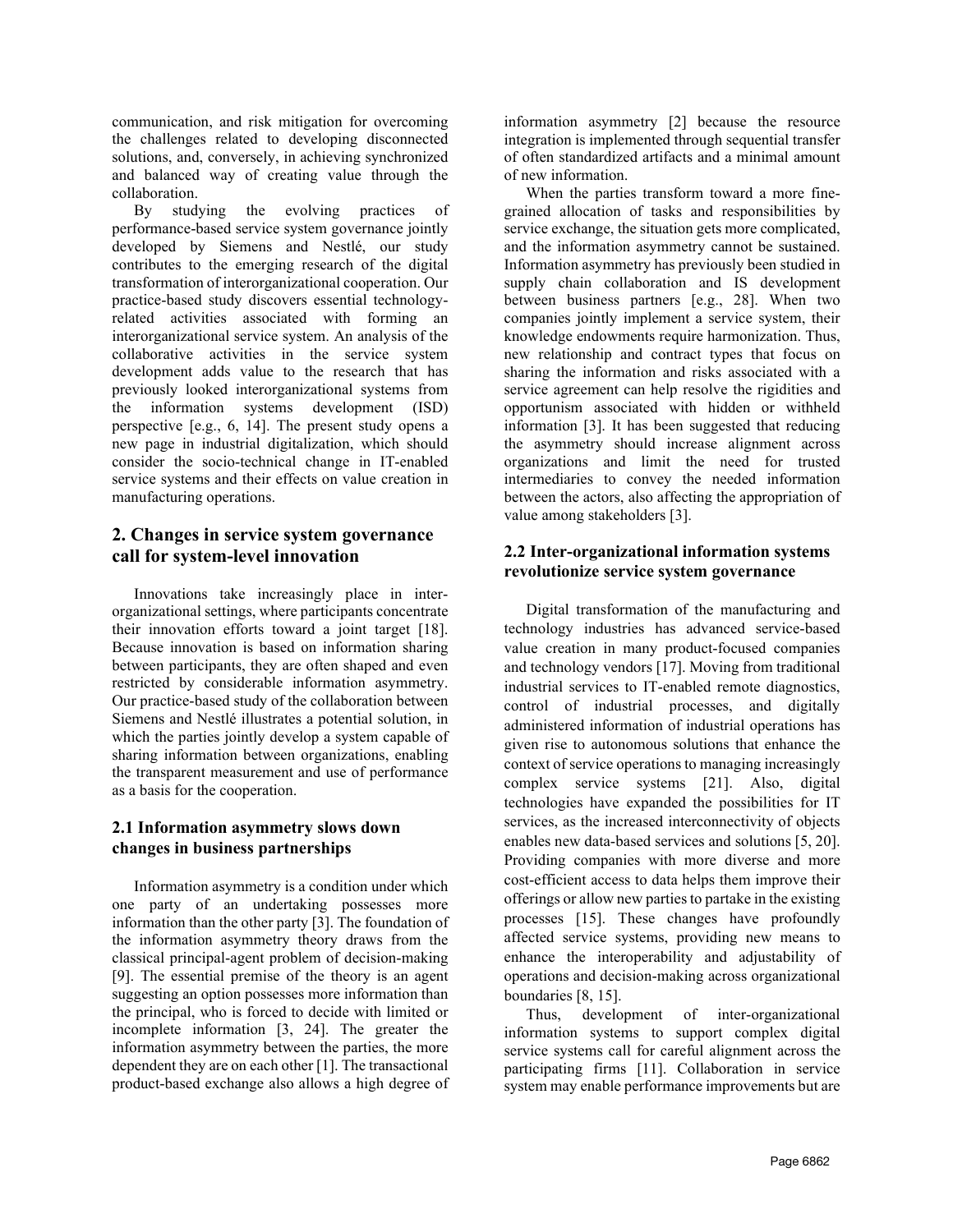highly challenging to implement [4]. Hence, a transition toward service-based value creation can positively or negatively impact the firm performance. Adopting new service systems affects the configuration of the participating firms' resources, capabilities, routines, and structures. A failure to accomplish transformation in these aspects is likely to cause unfavorable service performance or financial losses [4]. While digital technologies provide access to detailed data on processes or related service agreements [19], the same data may be analyzed differently, with different preferences, goals, or interpretations. In the light of these considerations, it appears that the success of service systems depends on how well they succeed in reducing the harmful effects of information asymmetries.

## **3. Empirical context**

Our field research examines the collaboration between two international companies, Siemens and Nestlé, which together develop a new collaboration model that includes performance-based IT services supporting the operations of the Nestlé-owned production unit. The initial discussions leading up to entering the cooperation between Siemens and Nestlé took place in 2017 between the top management of the collaborating firms. The customer (Nestlé) sought a strategic partner (and selected Siemens) to jointly analyze the performance of its Juuka factory.

The Juuka factory in Finland was selected as a brownfield showcase site for the performance-based IT service due to the existing factory control systems having reached the end of their lifecycle. Our longitudinal, field study includes interviews with experts and managers on both parties and observation of the operations in practice. This approach enabled collecting rich data in a real-life context [10]. The approach allows the use of multiple types of data about the collaboration between Nestlé and Siemens. In result, it was possible to obtain a comprehensive understanding of the context of the operations and the deep structures of the cooperation between the parties.

## **3.1 Case description**

The first steps of the cooperation between Siemens and Nestlé included a complete modernization of the factory's production automation systems. The modernization was executed under a standard delivery project business model for creating a proper foundation for the upcoming journey of digital transformation. Nestlé's partnership with Siemens grew into a strategic alliance founded on a performance-based service system between the

parties. The parties identified that the transparency of information on the development activities, and the need to share knowledge and observations about the experienced challenges in the collaboration, required a new approach to cooperation between the parties in the service system.

The parties agreed on the Juuka factory production efficiency [EUR/kg] as the main performance metric for the performance-based service system. Thus, at the outset of the process, the parties committed to a strategic partnership utilizing modern collaborative service design methods and a change from transactional to devoted relationship as some the key drivers for the cooperation. Regular "Value Hacker" co-creation sessions supported the continuous digital transformation journey. The sessions targeted primarily on enabling open and transparent knowledge exchange and ideation between all relevant stakeholders, making sure all organizational levels of the case firms and actors in the surrounding ecosystem participated regularly. It was promptly recognized that such continuous co-creation activities started to form the basis for a cultural alignment between the two companies, although that was not the initial target. Later, the alignment acted as an enabler for a wider scale organizational transformation and commitment within the companies.

## **3.2 Data collection and analysis**

In the first phase of our empirical study, from Oct 2019 to April 2020, we conducted 16 interviews with managers and experts from the partner organizations. Also, we performed participant observation in the case, which enabled collecting field notes and obtain documents from the partner organizations to identify problems that the individual managers and experts in the case organizations experienced in their daily work. The empirical data was used to form an understanding of how the actors resolved their challenges by their new collaborative arrangement. Moreover, our empirical inquiry aimed to understand the rationale for establishing the service system that involved performance-based contracting of IT services in the Juuka factory. Also, we explored the obstacles that arose with developing the planned solutions to the problems experienced by the actors.

From late 2019 to mid-2021, we collected an extensive set of documentary information, including internal documents, memos, presentation material, correspondence, contracts, and plans with permission from the case firms to complement the analysis.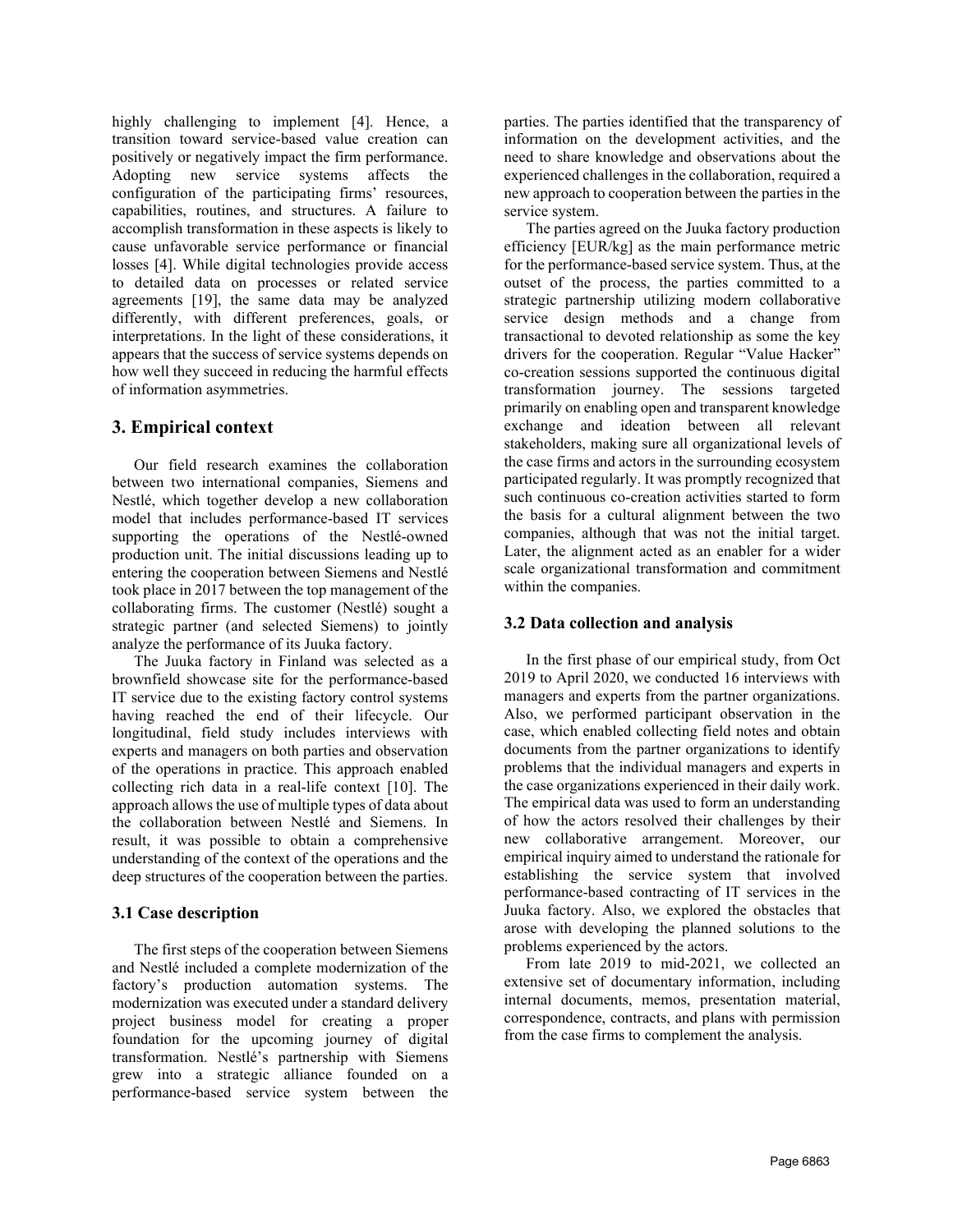| <b>End-User interviews</b>    | Date            | <b>Duration</b> (min) |  |
|-------------------------------|-----------------|-----------------------|--|
| Factory Director              | 1-10-2019       | $ca.45(4)$ *          |  |
| <b>Production Manager</b>     | $1-10-2019$     | $ca.45(3)$ *          |  |
| Quality Manager               | $1-10-2019$     | $ca.45(7)$ *          |  |
| Production foreman            | $1-10-2019$     | $ca.45(5)$ *          |  |
| Maintenance planner           | 1-10-2019       | $ca.45(4)$ *          |  |
| <b>Business Administrator</b> | 1-10-2019       | $ca.45(3)$ *          |  |
| <b>Supplier interviews</b>    |                 |                       |  |
| Director, Services            | 24-3-2020       | 89                    |  |
| Director, Projects            | 24-3-2020       | 83                    |  |
| Head of Service Design        | $24 - 3 - 2020$ | 94                    |  |
| Director, Business Admin.     | 14-4-2020       | 85                    |  |
| Director, Factory Automation  | 14-4-2020       | 81                    |  |
| Chief Executive Officer       | 14-4-2020       | 91                    |  |
| Director, Sales               | 15-4-2020       | 88                    |  |
| Account Manager 1             | 15-4-2020       | 84                    |  |
| Account Manager 2             | 15-4-2020       | 89                    |  |
| Director, Business Dev.       | 29-4-2020       | 84                    |  |
| Documents (type)              |                 |                       |  |
| Project memo                  | 8-11-2019       | N.A.                  |  |
| Project memo                  | $2 - 4 - 2020$  | N.A.                  |  |
| Project memo                  | 16-6-2020       | N.A.                  |  |
| Project memo                  | 18-11-2020      | N.A.                  |  |
| Project memo                  | $6 - 5 - 2021$  | N.A.                  |  |
| Project Co-Creation report    | 31-8-2020       | N.A.                  |  |

**Table 1 Data sources used in the analysis**

\*Total duration of the discussion (voice-recorded interview on the topic)

During the data collection phase, one of the researchers acted as a participant-observer within one of the case organizations, Siemens. The participantobserver maintained an ongoing collaboration with both case firms throughout this research project, monitoring the development of the service system and related solutions over time. The collection of empirical data included an active in-depth observation of the case and selection of documentary evidence, which helped the research team to develop an overarching understanding of the strategy and operations of the case.

The participant-observer produced memos detailing actual events in the development of the service system and the discussions surrounding significant decisions by the parties involved. Based on the observations, the researchers constructed a timeline of significant events and activities in the case. The timeline provided us with a processual view of the

transformation that took place in the case toward an autonomous service system. As suggested earlier by Westbrook [26], the internal viewpoint proved instrumental in increasing the comprehensive understanding of the studied phenomenon, and it augmented the validity of the study. The participant observation enriched the research database with an extensive set of documentary evidence from the case organizations.

Based on the rich and heterogeneous dataset, the analysis focused on factual elements rather than subjective interpretations of the issues studied in the case. In particular, the investigation was centered on the structural changes and operational activities in the collaboration between Siemens and Nestlé after establishing their partnership. The analysis followed the principles of abductive reasoning, which includes constant comparison [12, 16] of observed instances and previous knowledge of the phenomenon. In the analysis, issues relevant to the study were identified and reflected in the light of the prior knowledge of socio-technical systems. The observations were structured into four main categories that delineated the identified patterns of the changes in the service system.

#### **4. Findings**

From the data gathered in the longitudinal quantitative case study, four main themes emerged as common challenges that the case companies aimed to increase their understanding of by entering into the performance-based service system. A summary of the findings and illustrative excerpts from the data are presented in Table 2.

#### **4.1 Introspection mitigates risks related to technology feasibility**

Due to the assumption that already highly efficient and fine-tuned industrial processes would significantly benefit from the introduction of new digitalization technologies; Nestlé had identified a competence gap in state-of-the-art digitalization technologies: "We *need a partner to scale up" Internal doc. (D) [N].* In turn, Siemens had multiple experiences in not being able to quantify its technological offering in terms of tangible business value due to a lack of information on its' customers' production processes and business: *"We should be able to understand customer's business so accurately that we know how to create metrics [for value-based operations] … So, the fact that this is so new approach to us all, and so different from the previous way of doing things that we may not know*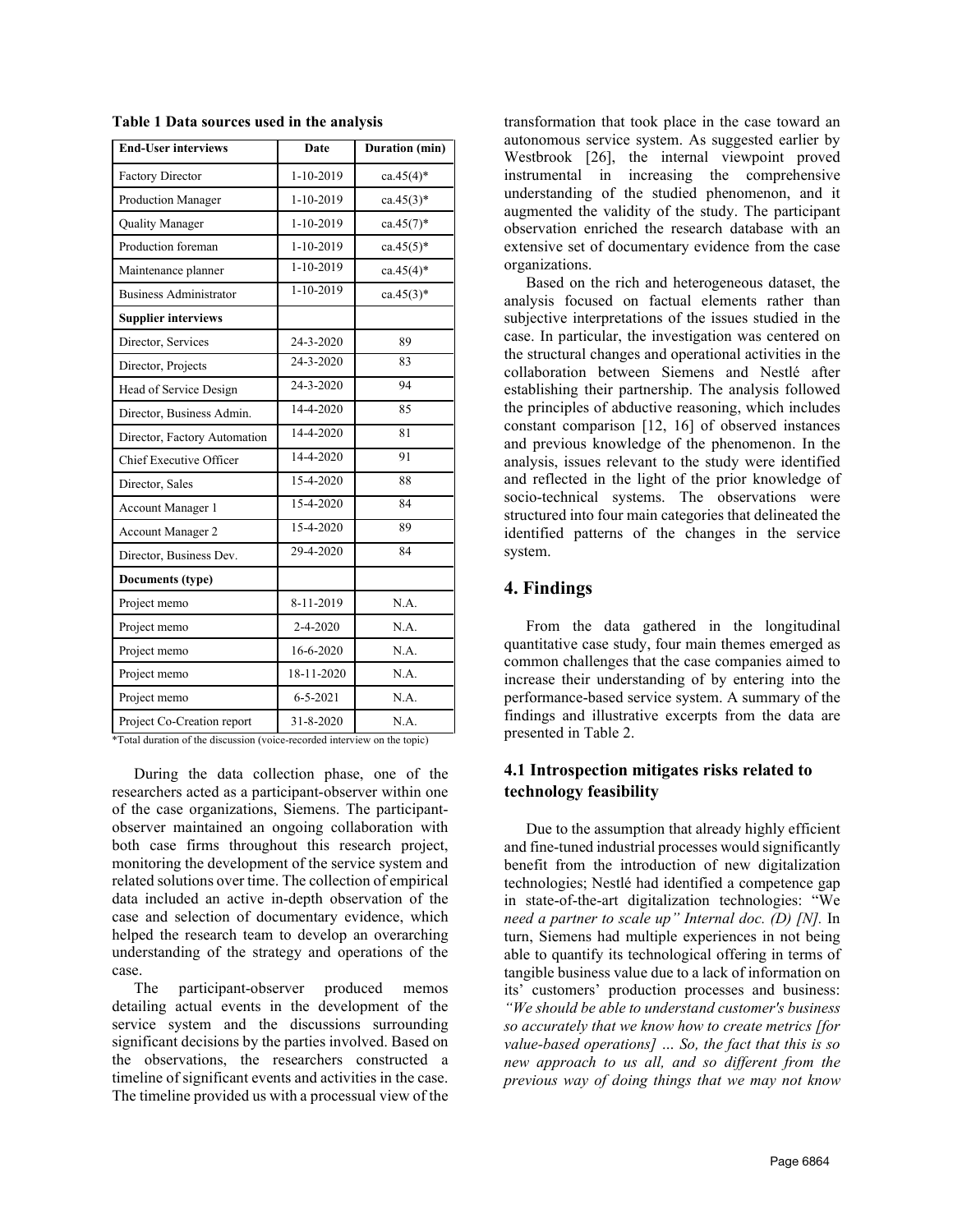*what to ask and the customer may not know how to answer." Account Manager 2 (I) [S].* Both had experienced the challenges and uncertainty in conducting business transactions with these competence gaps, which amounted to a natural driver for an open and transparent partnership between the firms to extend the knowledge capabilities required by the digital transformation on both sides.

While technology is a typical focal point in such a digitalization development journey, Nestlé had come across additional challenges during their previous development initiatives. Support was needed in managing the organizational and cooperative transformations, and converting the highly sophisticated technology solutions into tangible business value. In other words, while novel technology can be considered as an enabler in solving complex business challenges, such technological solutions are typically semi-automatic advisory systems and the limitations emerged from the shopfloor organization and capabilities required for utilizing such technologies: *"We are like advisors for the customer." Director, Factory Automation (I) [S]*

| <b>Categories</b> | <b>Subthemes</b> | <b>Excerpts from the data</b>                                                                                          |  |
|-------------------|------------------|------------------------------------------------------------------------------------------------------------------------|--|
| 1. Intro-         | 1.1 Compe-       | "First, it is difficult for the customer to know what it is buying and, second, what it is going to get" Director,     |  |
| spection          | tence (self)     | Services (I) [S]                                                                                                       |  |
|                   | reflection       | "Working together is important already in the early stages [of problem-solving], and it helps all along the way        |  |
|                   |                  | that there is a jointly defined direction, and that the direction is the same for both parties" Chief Executive        |  |
|                   |                  | Officer $(I)$ [S]                                                                                                      |  |
|                   |                  | "In reality industrial actors do not have human resources to really look for new technologies on the market all the    |  |
|                   |                  | time for driving efficiency. Then the companies that develop such technologies and invest in research and              |  |
|                   |                  | development are very valuable interlocutors in this type of activity." Director, Sales (I) [S]                         |  |
|                   | 1.2 Identifi-    | "We may have [a solution like] a Mercedes in use, but if we drive it like a Lada, we cannot make the most of it"       |  |
|                   | cation of        | Factory Manager (I) [N]                                                                                                |  |
|                   | comple-          | "There is no doubt that capability building is critical in moving towards a digital factory. This is something we      |  |
|                   | mentary          | should share with our senior stakeholders as a part of the success story" Internal doc. (D) [N]                        |  |
|                   | capabilities     | "So, it is an entity where there is no chance that the customer will be able to resolve it. And even with us, not one  |  |
|                   |                  |                                                                                                                        |  |
|                   |                  | person can do it, but there is a network supporting our expert where a lot of different skills come together."         |  |
|                   |                  | Director, Factory Automation (I) [S]                                                                                   |  |
|                   | 1.3              | "In a performance contract, it is possible to get into the customer's core business and see the drivers from the       |  |
|                   | Capability       | customer vantage point and understand what is useful, which in turn allows us to create value for the customer as      |  |
|                   | integration      | efficiently as possible." Director, Business Administration (I) [S]                                                    |  |
|                   |                  | "I can confirm the statement on training. It was really, really, really good value add training. We are now far        |  |
|                   |                  | more independent in fixing problems in reasonable time" - Internal doc. (D) [N]                                        |  |
|                   |                  | "The customer's level of expertise and resourcing are perhaps leaner than in previous years and, as a result,          |  |
|                   |                  | suppliers need to contribute even more to the co-development and co-creation." Account Manager 1 (I) [S]               |  |
| 2. Align-         | 2.1 Business     | "If the buyer does not know what to buy and the seller is not quite sure what to sell, then that is a very natural     |  |
| ment              | rationale        | point where the parties set out to strive together for what is the value that can be achieved through the              |  |
|                   |                  | collaboration and co-development of the technology." Director, Services (I) [S]                                        |  |
|                   |                  | "We have to show indisputable savings" Internal doc. (D) [N]                                                           |  |
|                   |                  | "The world is full of good products, but a company can't stand out with products, and that's not really essential.     |  |
|                   |                  | But in our clientele, products are not really of interest to anyone, but they are interested in how they can get their |  |
|                   |                  | own production run according to plan and at the lowest possible costs and risks. This leads to the fact that yes we    |  |
|                   |                  | have to create the benefit and meaning through services and prove that it is not usually possible with products        |  |
|                   |                  | alone." Director, Sales (I) [S]                                                                                        |  |
|                   | 2.2 Cultural     | "I want to see fast and furious execution of tangible results. Direct and open cooperation and communication           |  |
|                   | compatibility    | have helped a lot" Internal doc. $(D)$ [N]                                                                             |  |
|                   |                  | "One of the highlights is the good and measurable results from the Value Hacker sprints" - Internal doc. (D) [N]       |  |
|                   |                  | "The value-based business model seems to bring the supplier and the customer closer together" Internal doc. [D]        |  |
|                   |                  | [S]                                                                                                                    |  |
|                   | 2.3              | "Nestle's top executives talk to each other, so here the cooperation is, as they say, more diverse and, on several     |  |
|                   | Stakeholder      | different levels then, at the stage when we have such an agreement." Director, Business Administration (I) [S]         |  |
|                   | engagement       | "Production plants do not have much of their own expertise. But they have know-how in different sites across           |  |
|                   |                  | Europe, but it doesn't show up there in the factory's day-to-day operations. So, that environment is pretty            |  |
|                   |                  | complicated too, if you look at Nestlé because it is a big company, so it's important who you talk to and who has      |  |
|                   |                  |                                                                                                                        |  |
|                   |                  | that understanding." - Director, Factory Automation (I) [S]                                                            |  |
|                   |                  | "But you have to manage that whole network you don't; you have to be able to talk to the factory manager, the          |  |
|                   |                  | production managers and also the people who do it there at floor level. That's how I would say it. One should get      |  |
|                   |                  | that big picture and have to be able to talk to people of different levels." - Director, Factory Automation (I) [S]    |  |
| 3. Transfor-      |                  | "The impetus has, of course, been the growth of digitalization and, in particular, the reflection on its benefits."    |  |
| mation            |                  | Director, Business Administration (I) [S]                                                                              |  |

**Table 2 Data structure [S=Siemens; N=Nestlé]**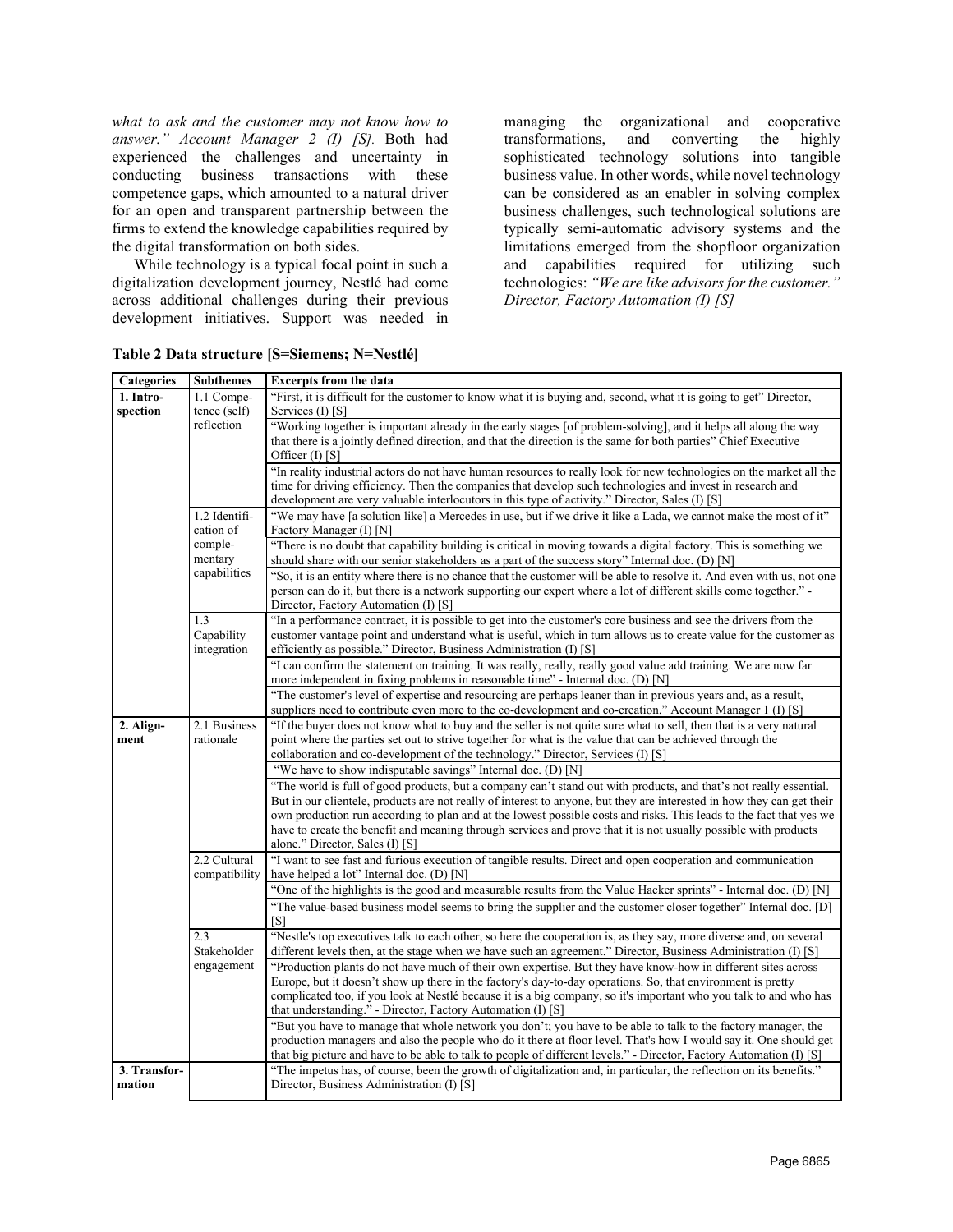|            | 3.1<br>Technology             | "The jump we have taken is from the iron age to the digital age in terms of production scheduling" - Internal doc.<br>$(D)$ $[N]$                                                                                                                                                                                               |  |
|------------|-------------------------------|---------------------------------------------------------------------------------------------------------------------------------------------------------------------------------------------------------------------------------------------------------------------------------------------------------------------------------|--|
|            | affordance                    | "When we have data and visualization, we can tackle the hot spots and improve. Before, without data,<br>improvements were based on guess work" Internal doc. [D] [N]                                                                                                                                                            |  |
|            | 3.2 Platform<br>orchestration | "Our target is to continuously increase the factory capacity and operational efficiencies during the next five<br>years" Internal doc. (D) [N]                                                                                                                                                                                  |  |
|            |                               | "Digitalization is a big part of our strategy including building skills for our people and setting up a common<br>infrastructure for everything we want to do" Internal doc. [D] [N]                                                                                                                                            |  |
|            |                               | "What we are heading towards is having information for the operators/people at the right moment as easily as<br>possible." Internal doc. [D] [N]                                                                                                                                                                                |  |
|            | 3.3 Systemic<br>reconfigurati | "Globalization and the value chains are experiencing some kind of change anyway - either bigger or smaller - but<br>the change will certainly come now, due to this pandemic situation and the phenomena it brings to the economy,                                                                                              |  |
|            | on                            | it is such an interesting additional spice in this change;" - Chief Executive Officer [S]<br>"And then the benefit for the customer. It is no longer the buyer who ultimately decides on this." - Director,<br>Factory Automation (I) [S]                                                                                       |  |
|            |                               | "It has changed that today questions are being raised about how to make some technological solution from these<br>products. And yet so that customers have learned this approach, too. They ponder what good it would bring on<br>for them. It's a big change here in recent years." Director, Factory Automation (I) [S]       |  |
| 4. Scaling | 4.1 Metrics                   | "We always start with individual experiments at a single factory or single process and once the business case is<br>proven, decisions can be taken for scaling up and further rolling out." Internal doc. [D] [N]                                                                                                               |  |
|            |                               | "There is a too strong focus on tools, software and the process with too little focus put on concrete savings"-<br>Internal doc. [D] [N]                                                                                                                                                                                        |  |
|            |                               | "I see it as at least one challenge that in practice it can be talked about, but then when contracts are made then<br>what are those absolute metrics really. And so that this type of discussion is to some extent always pretty<br>generic." Account Manager 2 (I) [S]                                                        |  |
|            | 4.2<br>Deliberation           | "Value co-creation is an interesting idea, but on the other hand, it is also like a stranger, and there is also a lot of<br>fear in it, and the fear is, of course, related to understanding whether it is possible to make value creation<br>transparent and clear to the customer." Director, Business Administration (I) [S] |  |
|            |                               | "After all, it's essential whether you present it to the automation specialist, who would start selling it throughout<br>the organization, versus to a vice president or a member of the management team who gets a green light for the<br>story on one meeting." Account Manager 1 (I) [S]                                     |  |
|            |                               | "References are made to support the way we profile ourselves. It is, of course, such an extremely crucial thing,<br>because it is easier to be seen as a credible actor and a partner with whom the other partner can cooperate for a<br>long time." Account Manager 2 (I) [S]                                                  |  |
|            | 4.3 Risk<br>mitigation        | "We have to listen and follow with a sensitive ear so, of course, that is the direction in which our headquarters<br>guides us" Director, Business Administration (I) [S]                                                                                                                                                       |  |
|            |                               | "Even if you want to be at this point tomorrow, the change will take a long time." Director, Factory Automation<br>$(I)$ [S]                                                                                                                                                                                                    |  |

The internal transformation of Siemens from a product- and technology-centric organization into a solution- and value-driven one has required an organizational transformation and new competencies. The so-called T-shaped competence profile requirement from many of its existing employees plays a critical role in translating complex technology innovations into added customer business value. Consequently, Siemens has shifted its focus from a technology-oriented sales organization into a service and added value oriented one. The "Value Hacker" cocreation initiative was launched, aiming to create open dialogue and ideation between Siemens and its industrial customers in a variety of domains, thus improving the competencies of the actors involved.

# **4.2 Alignment of business rationales and cultural conformance shapes the governance**

The cooperation between the case companies started to transform into a partnership on a strategical level. Key factors were the capability requirements of both actors in the service system, as well as the trust and transparency requirements needed to achieve the required common capabilities. The parties begun to recognize common targets in the digital transformation journey in terms of added business value rather than in terms of project stages or milestones: *"In the past, we talked most of the time about products and today most of the time we discuss about benefits and meanings, so that has been perhaps the biggest change in all of this." Director, Sales (I) [S].* Such discussions were driven by plant performance and required alignment among all involved actors on what is perceived as valuable for certain business operations. To meet this need, significant emphasis in the development of the service system was put on applicable, indisputable, and reliable metrics for quantifying the generated business value throughout the cooperation.

It was, however, inevitable that the cultural aspects from both of the giant organizations played a significant role. Different cultures shaped the strategic partnership and the cooperation for achieving the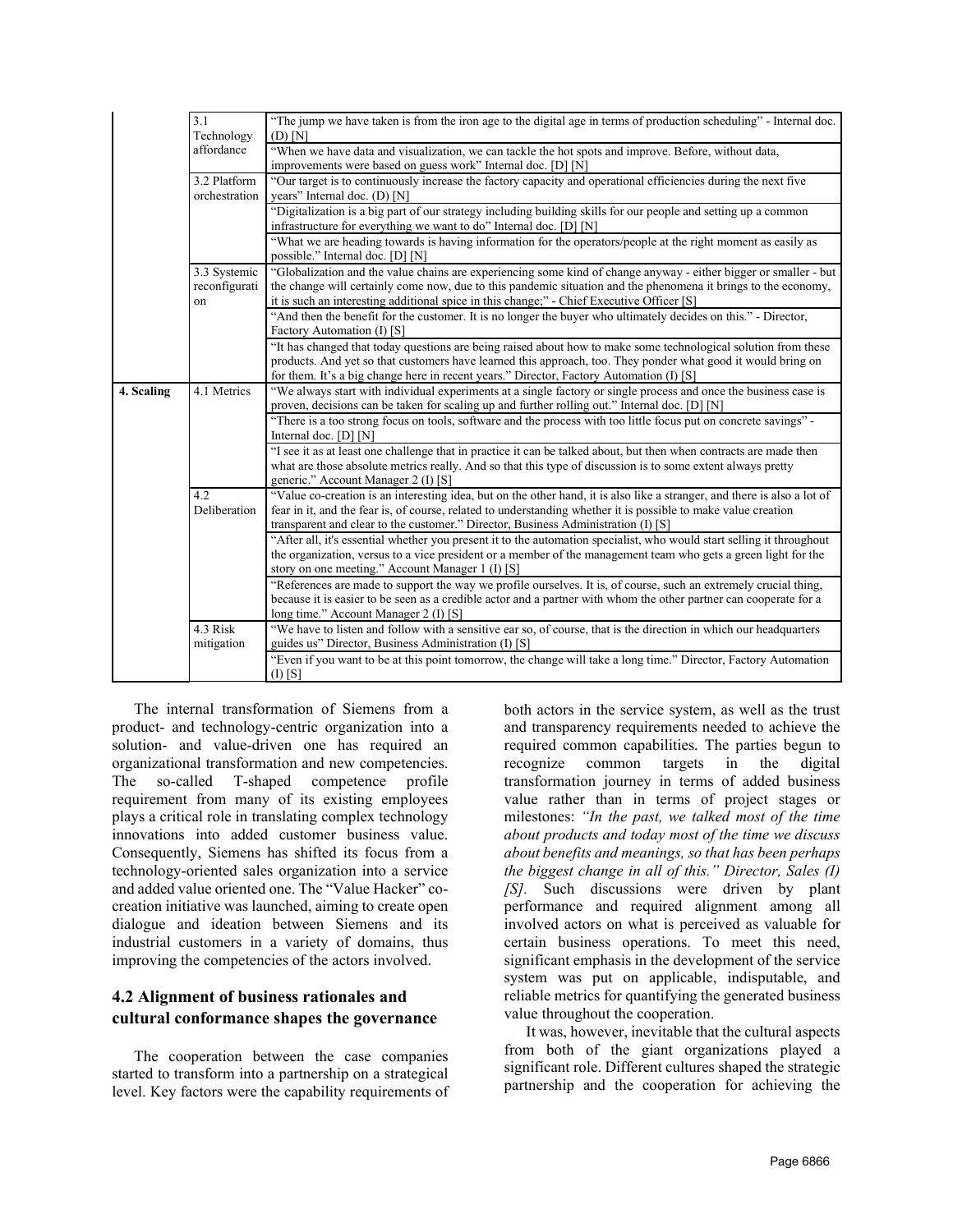jointly defined targets; "*After all, you have no choice but to have to adapt to that different culture" Director, Business Administration (I) [S].* Regular and open information exchange through the continuous cocreation activities have been some of the key activities in merging the organizational cultures closer to one another and shifting the mindset orientations of relevant actors towards a common direction and target. Both case companies had identified such experiences as valuable for efficiently driving cooperation activities with external partners in the future.

Digital transformation is commonly a top-level strategic priority for most industrial manufacturing entities. Hence, the advancement of such activities is usually driven by the top operative management of these companies rather than, e.g., by purchasing or supply chain management organizations. The same applies in many instances to the supplier's activities in terms of promoting such technologies. "*It is an extremely complicated situation for their purchasing function as well when it is a new thing for which there is no operating model, and they are not able to create their own basic way of working for the purchasing organization, which then often escalates to top management just like within our organization, too. It brings on its own challenges." Account Manager 2 (I) [S].* These realities can present a challenge in effective stakeholder engagement and management, which are required for the success of any development initiative, let alone a comprehensive digital transformation of an end-to-end factory production line or an organization. "*So, within the customer organization, there is a wide network of contacts that need to be mastered." - Director, Factory Automation (I) [S].*

Nestlé and Siemens made the decision early on in their journey to involve all the relevant stakeholders in a layered structure for the service system governance. This decision allowed all of the relevant stakeholders from both organizations to monitor and contribute to the performance of the service system. While such governance on all organizational levels might appear complex and time consuming, it has been identified by the case companies as a necessity in order to carry the long-term cooperation effectively and successfully. This has allowed the parties to adjust the service system focus and direction of the cooperation in an agile manner while the ever-changing business landscape and global trends around the operations of these companies shift as well; "*The governance model of the contract has been working and providing the implementation team with important focus and guidance" Internal doc. (D) [S]*

## **4.3 Transformation of governance is a longlasting journey**

From day one, the case companies cooperated to adopt and implement the most relevant modern digital technologies and solutions for Nestlé's production site in Juuka in order to improve production efficiency. It was apparent from the data that there was a clear sense of urgency on both sides to get tangible benefits of the digital service system. In many cases, identifying and committing to such technological solutions at an early stage of the cooperation may be more complex than it sounds. The case companies chose to focus the performance-based principles of the service system in their decisions on technological solutions.

When setting up the service system, Siemens and Nestlé had to aim for reaching continuously evolving targets. Such a challenge may be typical in industrial digital transformation projects. Yet, it is drastically different from the nature of traditional industrial investment projects, which include a somewhat clear timeline, scope, specifications, and obligations pertaining to all involved parties. Siemens' approach to this challenge indicated that modern technology platforms within a scalable system architecture provide versatile tools, which can be applied to various different types of business use cases. This vision has materialized at the Juuka factory in terms of utilizing IoT data for identifying new business potential in the factory processes. The structured data resides on a platform-based IoT solution, which is open and versatile enough to support the development various business cases, created in the ideation and co-creations sessions of the service system. Furthermore, while the platform-based data has been utilized in improving the service system performance metrics, the data has been valuable for measuring and validating the improvement in said performance metrics. Over time, the Siemens and Netstlé's strategic partnership has evolved into a performance-based, data-driven service system, which combines performance metrics to open and collaborative co-creation sessions.

Our data showed that both case companies had identified an ongoing transformation within the strongly rooted status quo of industrial business operations and transactions. Thus, the showcase between the parties was also intended to validate or disregard certain paths of future industrial business-tobusiness transactions: "*Several clients have pointed out that these types of issues (value-based business models) should be discussed." Account Manager 2 (I) [S].* The interviewees regarded the case at hand as one of the most innovative business models introduced to the mainstream core business operations on both sides. While some of the elements of the performance-based service system have been more successful than others, both case companies has regarded the experience as eye opening. Especially, the firms were surprised by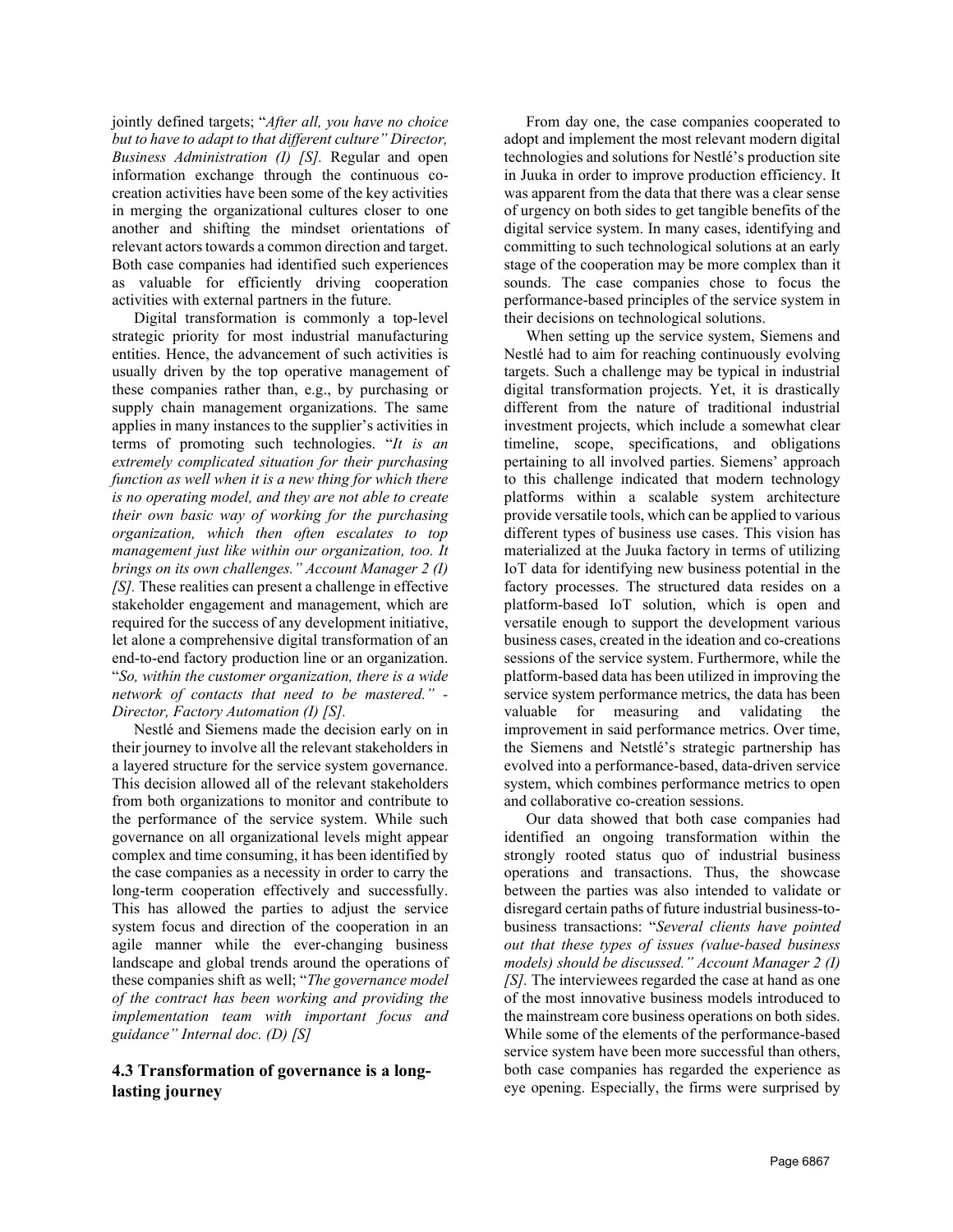the value that can be created by simply establishing trust and incentivizing actions among relevant stakeholders towards a common target.

## **4.4 Scaling requires viable metrics and joint forethought**

One of the key findings in this study was the strong emphasis that the novel performance-based business model puts into the realization of tangible benefits that can be measured and validated. While both parties had acknowledged the applied business model ambitious and challenging, the case service system changed the mindset of the case companies on how efficient scaling up can be executed in terms of industrial digitalization solutions: *"It is great that through the cooperation and the new instrumentation we are able to generate and validate savings" Internal doc. (D) [N].* The cooperative efforts put into measuring generated operational savings and even added production capacity. Without the performance metrics created in the first stages of the cooperation, new investment decisions and the continuity of ongoing development initiatives might have been impossible. The lack of metrics might have become obstacles that slow down or, in the worst case, prevent the utilization of similar digitalization technologies on a global scale. The data driven co-creation and validation of jointly achieved successes has played a significant role in allowing similar solutions to be implemented by both companies in other areas of their business or industry. *"Now we are moving to exactly the right direction with indisputable savings. Scale up learnings from Juuka to other Nestlé factories" Internal doc. (D) [N]*

Of course, both of the case firms have a vested interest in communicating success stories in the field of industrial digitalization within their own organizations as well as externally for strategic purposes. In order to conduct such communication strategy effectively, tangible results in terms of measurable business results have been immensely valuable. Such arguments on value allow both parties to separate themselves from the variety of technologyfocused solutions in the field of industrial digitalization by articulating the meaning and urgency of digital transformation within the industry sector. Many interviewees in the study conveyed a general feeling that the days of technology-focused communication are coming to an end. In the future, tangible value arguments need to be present in all communications activities to stand out. Thus, the experiences and value arguments from the Juuka factory have been valuable assets for both in terms of scaling up these experiences and in developing similar service systems.

Some of the cooperative development initiatives between the case companies seemed more valuable for improving the production efficiency of the Juuka factory than others. While both parties were geared for success, the mindset of retaining a certain level of risk and accepting failures within certain preconditions was clear in the minds of the case companies ever since the initiation of the service system. For example, the parties adopted a 'fail-fast' mentality throughout the cooperation. Such mentality was considered a necessity for the performance-based cooperation model and for conducing multiple, complex technological development projects in parallel, without the clarity of a scope and time schedule of a traditional investment project. The collaborative and agile way of working provided a solid foundation for related risk mitigation. The 'fail-fast' culture and mindset was applied to all areas of the service system cooperation, from technological implementation to the commercial frameworks and limitations in the performance-based contract between the parties. According to the parties, this type of risk-management model, in combination with the service system governance model, has proved to be an efficient methodology of advancing the digital transformation and its business-related targets towards the right direction, while retaining an acceptable level of business risk.

## **5. Discussion**

Our study analyses how two industrial firms Siemens and Nestlé pursued to mitigate an information asymmetry problem by forming a collaborative service system, ultimately aiming at improving the production efficiency of Nestlé's factory in Juuka. Their service system provided an exciting vantage point to analyzing how industrial actors can establish an interorganizational collaborative arrangement, embodying a comprehensive digital transformation of the factory production systems and operation. This new cooperative arrangement represents a service system in which the partners have committed to a long-term digital transformation partnership utilizing a novel performance-based business model for financing the cooperation. Our analysis of the case sheds new light on the practical challenges associated with performance-based governance of collaboration in service systems.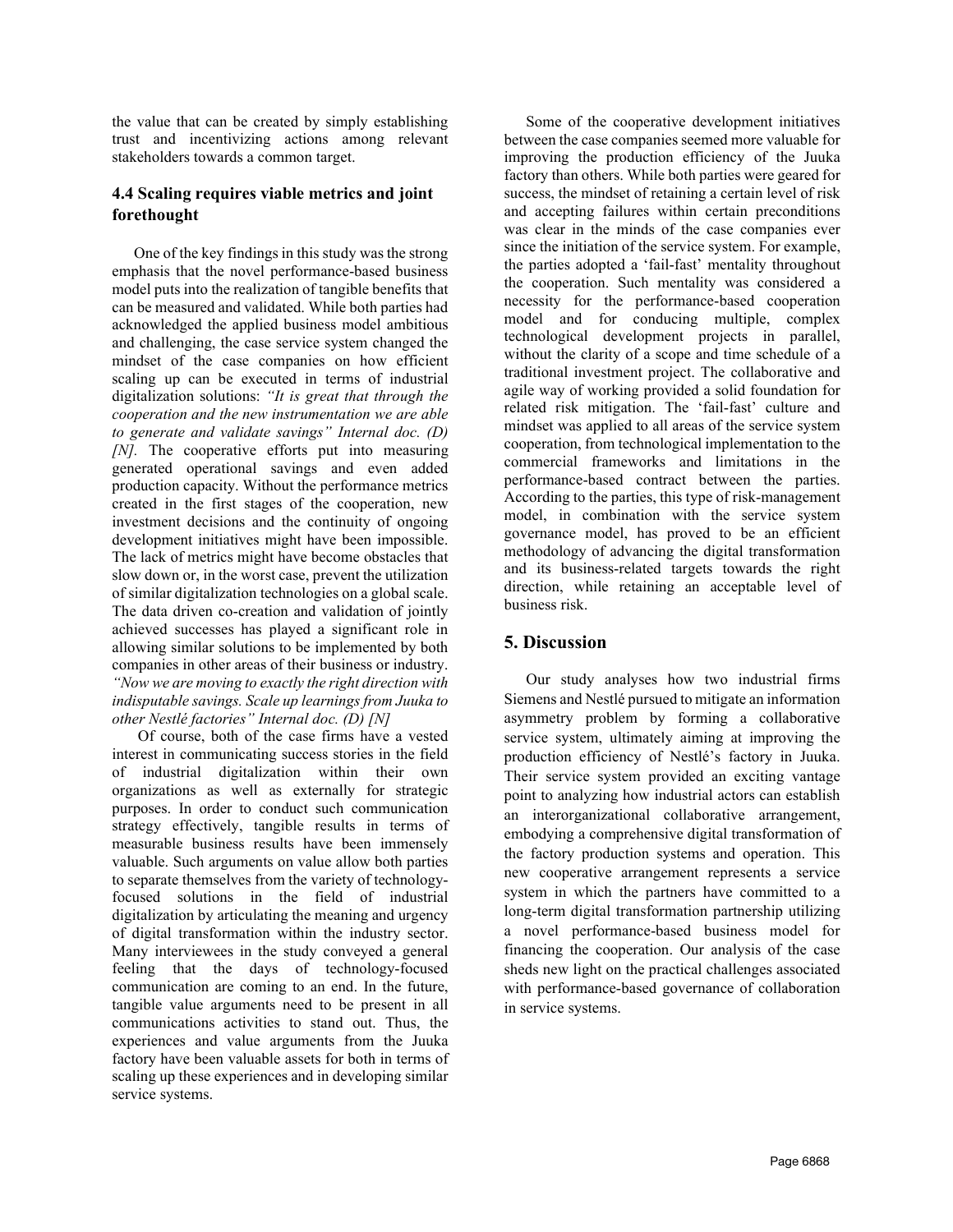#### **5.1 Research implications**

The present study sheds new light on how an interorganizational service system may reduce information asymmetry between cooperation partners. Previous management research has applied the information asymmetry theory to identify and resolve challenges in transactions or contracts in collaborative settings [3]. Also, the theory has been widely used to explain situations where at least one party can enforce or effectively retaliate against certain parts of a collaborative arrangement. The problems studied from the information asymmetry perspective include cases in which other parties suffer from the selfish behavior of one party. This perspective is particularly relevant for the study of service systems [cf. 24] where the customer may have more information on the contingency factors of the service, while the service provider may be more knowledgeable of the technical solutions developed to carry out the service [27]. Schmidt and Keil [22] have suggested that private information asymmetry within firms may influence daily business activities. For example, firms with a more concrete understanding of their resources can use this information to gauge their advantage over competitors [22]. Our findings emphasize that while contractual agreements are often linear and do not adjust to changes in circumstances, a performancebased service system governance may adapt to contingency factors [24].

Four essential activities surface in our analysis in the formation of a service system. First, *introspection* signifies the importance of recognizing the actor's existing competencies and needs for capabilities beyond their organization and the ways of ensuring an efficient integration of identified capabilities. Second, *alignment* includes the efforts to unify the parties' meaning-making behind the collaboration in the service system for rationalizing the development activities and taking the business imperatives into account, ensuring the cultural conformity within the service system, and justifying the governance of the service system for effective stakeholder engagement. Third, *transformation* conveys the perspective of current technology affordance opportunities combined with technology platform reliant system architecture development for effectively managing the emerging digital transformation as well as the systemic reconfiguration of the collaborative arrangements between the actors. Finally, *scaling* is about validating the performance achieved within the service system in relation to the joint IS development, and deliberation on the most effective strategy for expanding similar service system activities towards other existing business operations. Also, balancing risk tolerance is

crucial to allow larger-scale practical operations based on the service system.

#### **5.2 Managerial implications**

The case study allowed us to delineate the challenges and essential activities for establishing a performance-based service system to effectively drive digital transformation of an industrial manufacturing entity. To ensure value creation within such a service system, based on the findings of this empirical case, 1) the relevant actors should emphasize facilitating transparent capability integration through shared resources and culture as well as setting up an applicable framework for the case actors to collaborate and govern the service system on all relevant organizational levels. Also, 2) transformation of the cooperation into a strategic partnership has long-haul effects on the governance of the service. That is, it can increase the value of the business relationship for all parties involved.

Another aspect to consider when establishing such collaborative arrangements is that the chosen approach to IT development has to allow the continuous nature of digital transformation activities to fluently occur while ensuring that the service system actors are incentivized to contribute towards commonly recognized measurable business targets. Hence, 3) validation of the business value of digitalization development activities can, at best, lead to organized scaling up of the activities experimented in the collaboration. Such an effective scale-up procedure can 4) multilply the value creation potential with relatively limited risk. In summary, the aspects of performance-based service system governance listed above delineate some of the key elements of the collaborative arrangements between Siemens and Nestlé in the Juuka factory operations.

#### **6. Limitations and further research**

While our study provides a new perspective of performance-based governance of a service system between industrial partners, it is not free from limitations. Our findings are based on a single-case setting, focusing on a brownfield showcase between two partners in a single location. We acknowledge that studies on performance-based contracts in other industries may provide complementary insights. Thus, further studies are needed to increase the generalizability of our insights. For example, a study addressing greenfield settings might provide important knowledge on the service system development.

The joint initiative between the two parties exemplified how the created value may be more